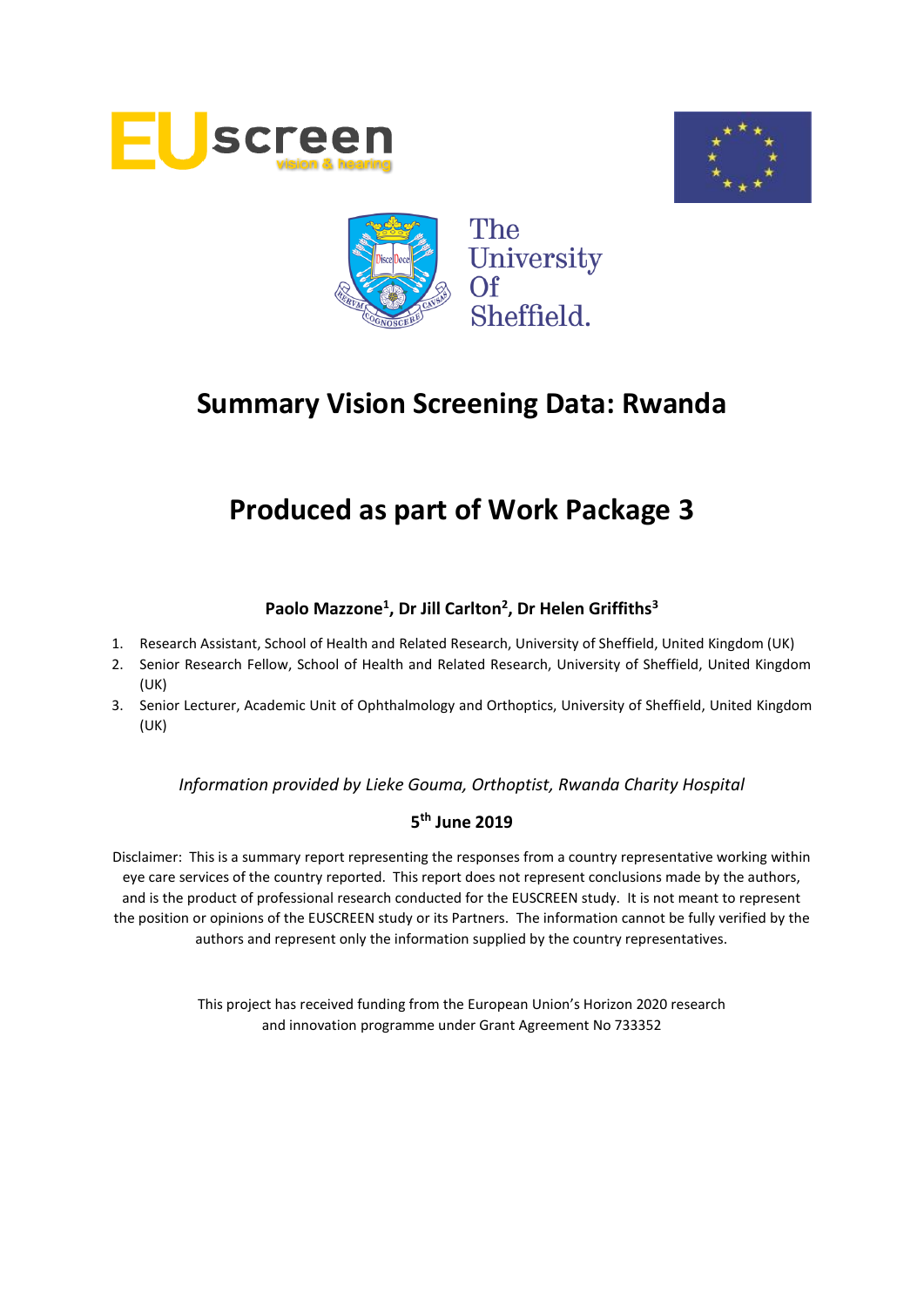



### **Contents**

| 1.                                                |     | Glossary of Terms                         | iii            |  |
|---------------------------------------------------|-----|-------------------------------------------|----------------|--|
| 2.                                                |     | Abbreviations                             | vi             |  |
| 3.                                                |     | Population and Healthcare Overview        | 1              |  |
| Vision Screening Commissioning and Guidance<br>4. |     |                                           |                |  |
| 5.                                                |     | Screening programme                       |                |  |
|                                                   | 5.1 | Vision screening - Preterm babies         | 4              |  |
|                                                   | 5.2 | Vision screening - Birth to 3 months      | 4              |  |
|                                                   | 5.3 | Vision screening - 3 months to 36 months  | 4              |  |
|                                                   | 5.4 | Vision screening - 36 months to 7 years.  | 4              |  |
| 6.                                                |     | <b>Automated Screening</b>                | 5              |  |
| Provision for Visually Impaired<br>7.             |     |                                           |                |  |
| 8.                                                |     | Knowledge of existing screening programme | 7              |  |
|                                                   | 8.1 | Prevalence/Diagnosis                      | $\overline{7}$ |  |
|                                                   | 8.2 | Coverage                                  | 7              |  |
|                                                   | 8.3 | Screening evaluation                      | 7              |  |
|                                                   | 8.4 | <b>Treatment success</b>                  | 7              |  |
| 9.                                                |     | Costs of vision screening in children     | 8              |  |
|                                                   | 9.1 | Cost of vision screening                  | 8              |  |
|                                                   | 9.2 | Cost of treatment for amblyopia           | 8              |  |
|                                                   | 9.3 | Cost of Treatment for strabismus          | 8              |  |
|                                                   | 9.4 | Cost of treatment for cataract.           | 8              |  |
| 10.                                               |     | References                                | 9              |  |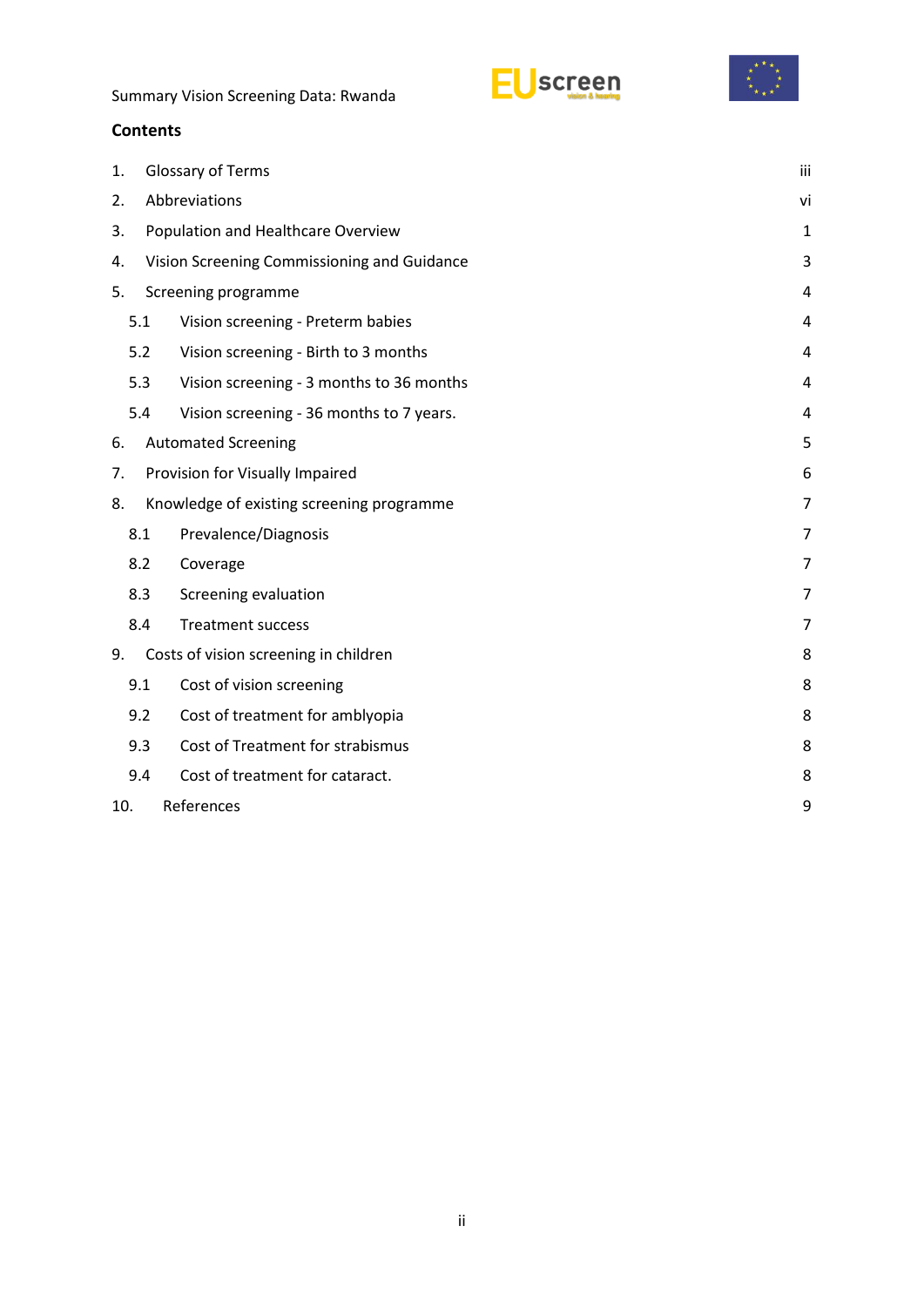



## <span id="page-2-0"></span>**1. Glossary of Terms**

| <b>Abnormal test</b>                               | A test result where a normal "pass" response could not be                                                                                                                                                                                                                                                                                         |
|----------------------------------------------------|---------------------------------------------------------------------------------------------------------------------------------------------------------------------------------------------------------------------------------------------------------------------------------------------------------------------------------------------------|
| result                                             | detected under good conditions. The result on screening                                                                                                                                                                                                                                                                                           |
|                                                    | equipment may indicate "no response," "fail," or "refer."                                                                                                                                                                                                                                                                                         |
| <b>Attendance rate</b>                             | The proportion of all those invited for screening that are tested<br>and receive a result:<br>Invited for screening includes all those that are offered the<br>screening test.<br>Tested and receive a result could be a "pass" or "referral to<br>diagnostic assessment".<br>Attendance rate provides information on the willingness of families |
|                                                    | to participate in screening.                                                                                                                                                                                                                                                                                                                      |
| <b>Compliance with</b><br>referral<br>(percentage) | The percentage of those who are referred from screening to a<br>diagnostic assessment that actually attend the diagnostic<br>assessment.                                                                                                                                                                                                          |
|                                                    | Percentage of compliance provides information on the willingness<br>of families to attend the diagnostic assessment after referral from<br>screening.                                                                                                                                                                                             |
| Coverage                                           | The proportion of those eligible for screening that are tested and<br>receive a result:                                                                                                                                                                                                                                                           |
|                                                    | Eligible for screening includes those within the population<br>that are covered under the screening or health care<br>programme.                                                                                                                                                                                                                  |
|                                                    | Tested and receive a result could be a "pass" or "refer to<br>diagnostic assessment".                                                                                                                                                                                                                                                             |
|                                                    | Factors such as being offered screening, willingness to participate,<br>missed screening, ability to complete the screen, and ability to<br>document the screening results will influence the coverage.                                                                                                                                           |
| <b>False negatives</b>                             | The percentage of children with a visual deficit (defined by the<br>target condition) that receive a result of "pass" during screening.                                                                                                                                                                                                           |
|                                                    | Example: If 100 children with visual deficit are screened, and 1<br>child passes the screening, the percentage of false negatives is 1%.                                                                                                                                                                                                          |
| <b>False positives</b>                             | The percentage of children with normal vision that are referred<br>from screening to a diagnostic assessment.                                                                                                                                                                                                                                     |
| <b>Guidelines</b>                                  | Recommendations or instructions provided by an authoritative<br>body on the practice of screening in the country or region.                                                                                                                                                                                                                       |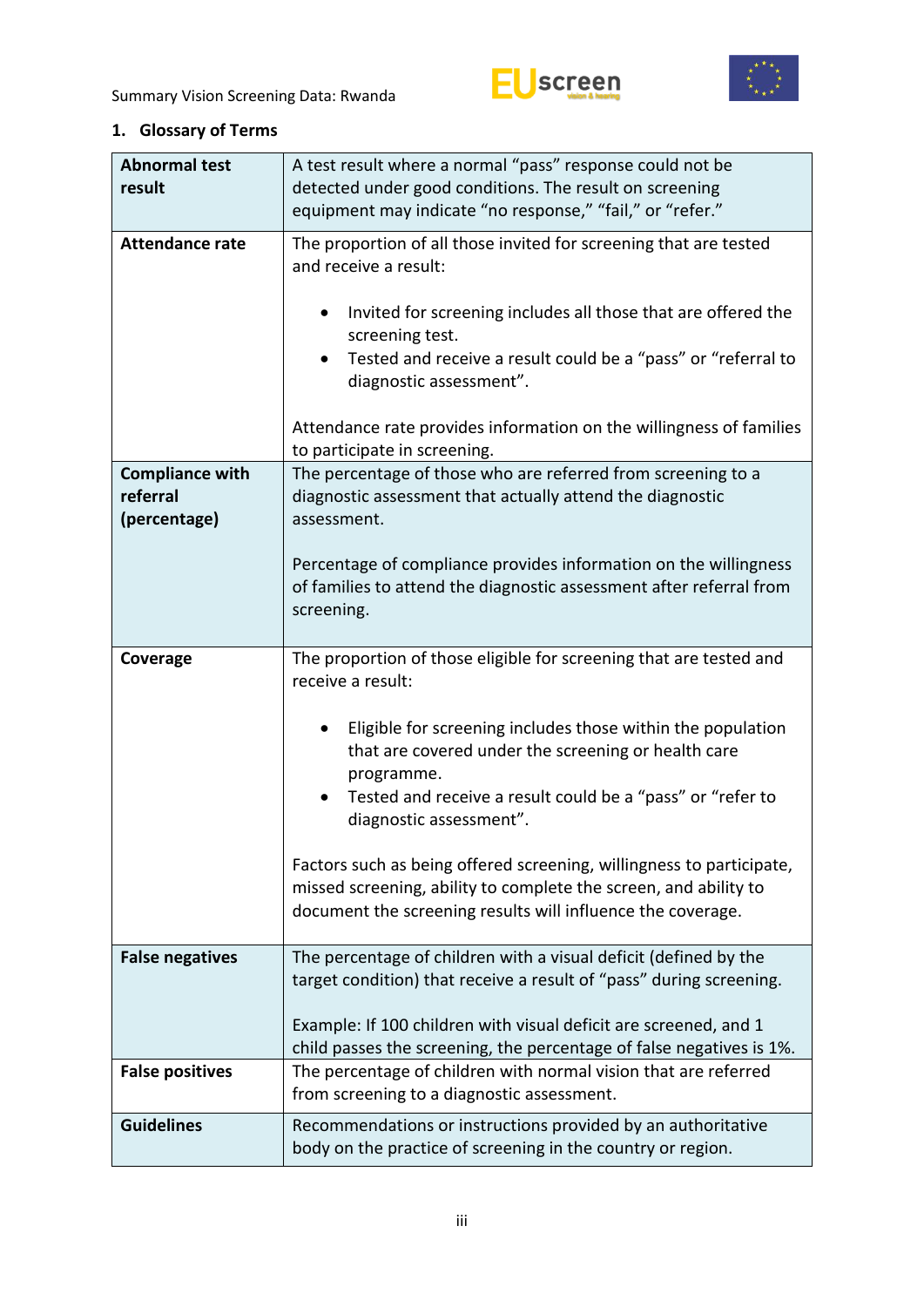



| <b>Vision screening</b><br>professional | A person qualified to perform vision screening, according to the<br>practice in the country or region.                                                                                                          |
|-----------------------------------------|-----------------------------------------------------------------------------------------------------------------------------------------------------------------------------------------------------------------|
| <b>Inconclusive test</b><br>result      | A test result where a normal "pass" response could not be<br>detected due to poor test conditions or poor cooperation of the<br>child.                                                                          |
| <b>Invited for</b><br>screening         | Infants/children and their families who are offered screening.                                                                                                                                                  |
| <b>Outcome of vision</b><br>screening   | An indication of the effectiveness or performance of screening,<br>such as a measurement of coverage rate, referral rate, number of<br>children detected, etc.                                                  |
| <b>Untreated</b><br>amblyopia           | Those children who have not received treatment for amblyopia<br>due to missed screening or missed follow-up appointment.                                                                                        |
| <b>Persistent</b><br>amblyopia          | Amblyopia that is missed by screening, or present after the child<br>has received treatment.                                                                                                                    |
| <b>Positive predictive</b><br>value     | The percentage of children referred from screening who have a<br>confirmed vision loss.                                                                                                                         |
|                                         | For example, if 100 babies are referred from screening for<br>diagnostic assessment and 10 have normal vision and 90 have a<br>confirmed visual defect, the positive predictive value would be<br>90%.          |
| <b>Prevalence</b>                       | The percentage or number of individuals with a specific disease or<br>condition. Prevalence can be expressed either as a percentage or<br>as a number out of 1000 individuals within the same demographic.      |
| Programme                               | An organised system for screening, which could be based<br>nationally, regionally or locally.                                                                                                                   |
| Protocol                                | Documented procedure or sequence for screening, which could<br>include which tests are performed, when tests are performed,<br>procedures for passing and referring, and so forth.                              |
| <b>Quality assurance</b>                | A method for checking and ensuring that screening is functioning<br>adequately and meeting set goals and benchmarks.                                                                                            |
| Referral criteria                       | A pre-determined cut-off boundary for when a child should be re-<br>tested or seen for a diagnostic assessment.                                                                                                 |
| <b>Risk babies / Babies</b><br>at-risk  | All infants that are considered to be at-risk or have risk factors for<br>vision defects/ophthalmic pathology according to the screening<br>programme.                                                          |
|                                         | Two common risk factors are admission to the neonatal-intensive<br>care unit (NICU) or born prematurely. However, other risk factors<br>for visual defects may also be indicated in the screening<br>programme. |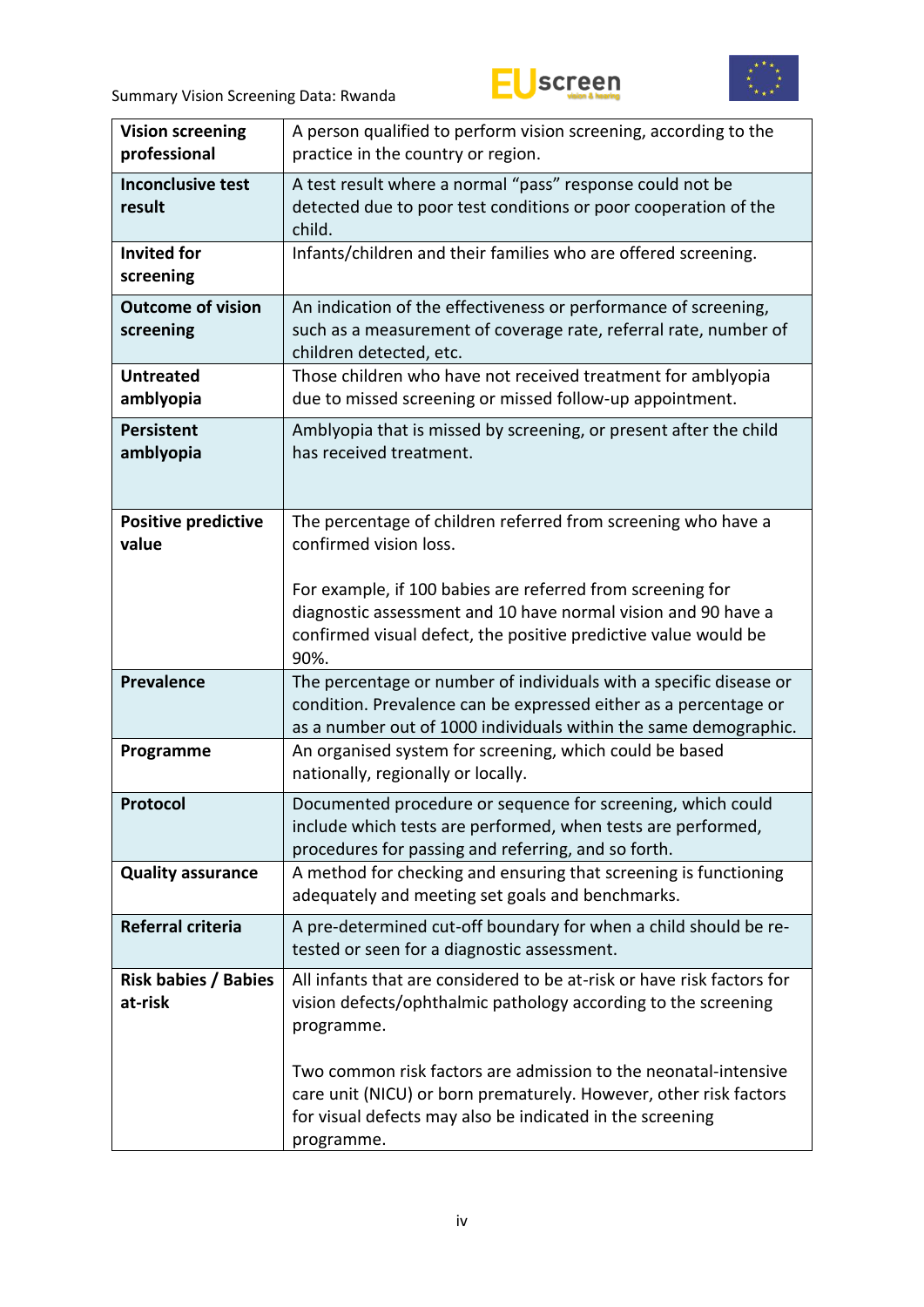



| <b>Sensitivity</b>      | The percentage of children with visual defects that are identified<br>via the screening programme.<br>For example, if 100 babies with visual defects are tested, and 98 of<br>these babies are referred for diagnostic assessment and 2 pass the<br>screening, the sensitivity is 98%. |
|-------------------------|----------------------------------------------------------------------------------------------------------------------------------------------------------------------------------------------------------------------------------------------------------------------------------------|
| <b>Specificity</b>      | The percentage of children with normal vision that pass the<br>screening.<br>For example, if 100 babies with normal vision are tested, and 10 of<br>these babies are referred for diagnostic assessment and 90 pass the<br>screening, the specificity is 90%.                          |
| <b>Target condition</b> | The visual defect you are aiming to detect via the screening<br>programme.                                                                                                                                                                                                             |
| Well, healthy<br>babies | Infants who are not admitted into the NICU or born prematurely<br>(born after a gestation period of less than 37 weeks).                                                                                                                                                               |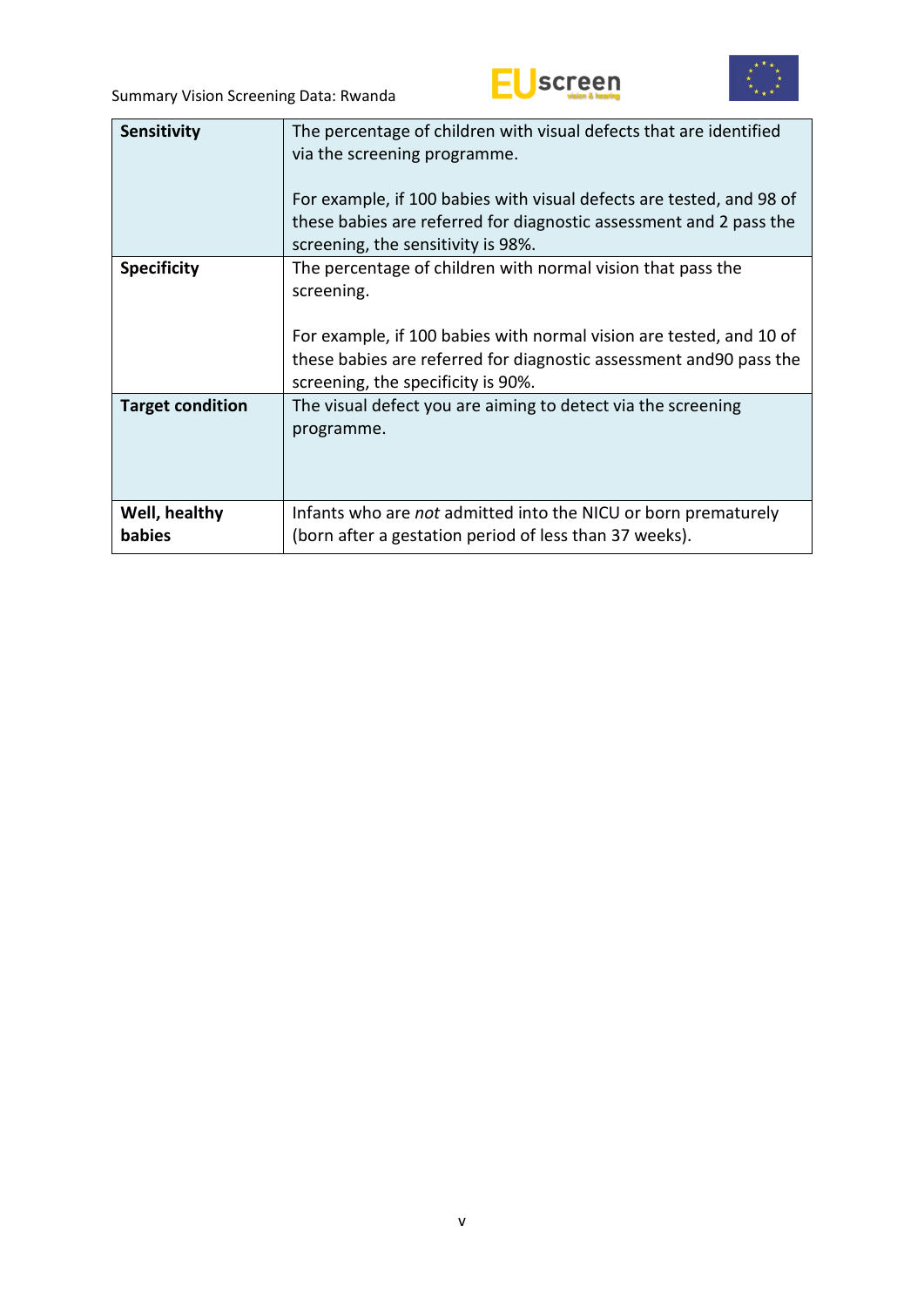



#### <span id="page-5-0"></span>**2. Abbreviations**

**BCVA**: Best Corrected Visual Acuity

- **GDP**: Gross Domestic Product
- **NICU**: Neonatal-intensive care unit
- **OCO**: Ophthalmic Clinical Officer
- **PEC:** Primary Eye Care
- **PPP**: Purchasing Power Parity
- **RIIO:** Rwanda International Institute of Ophthalmology
- **VA**: Visual Acuity
- **WHO**: World Health Organisation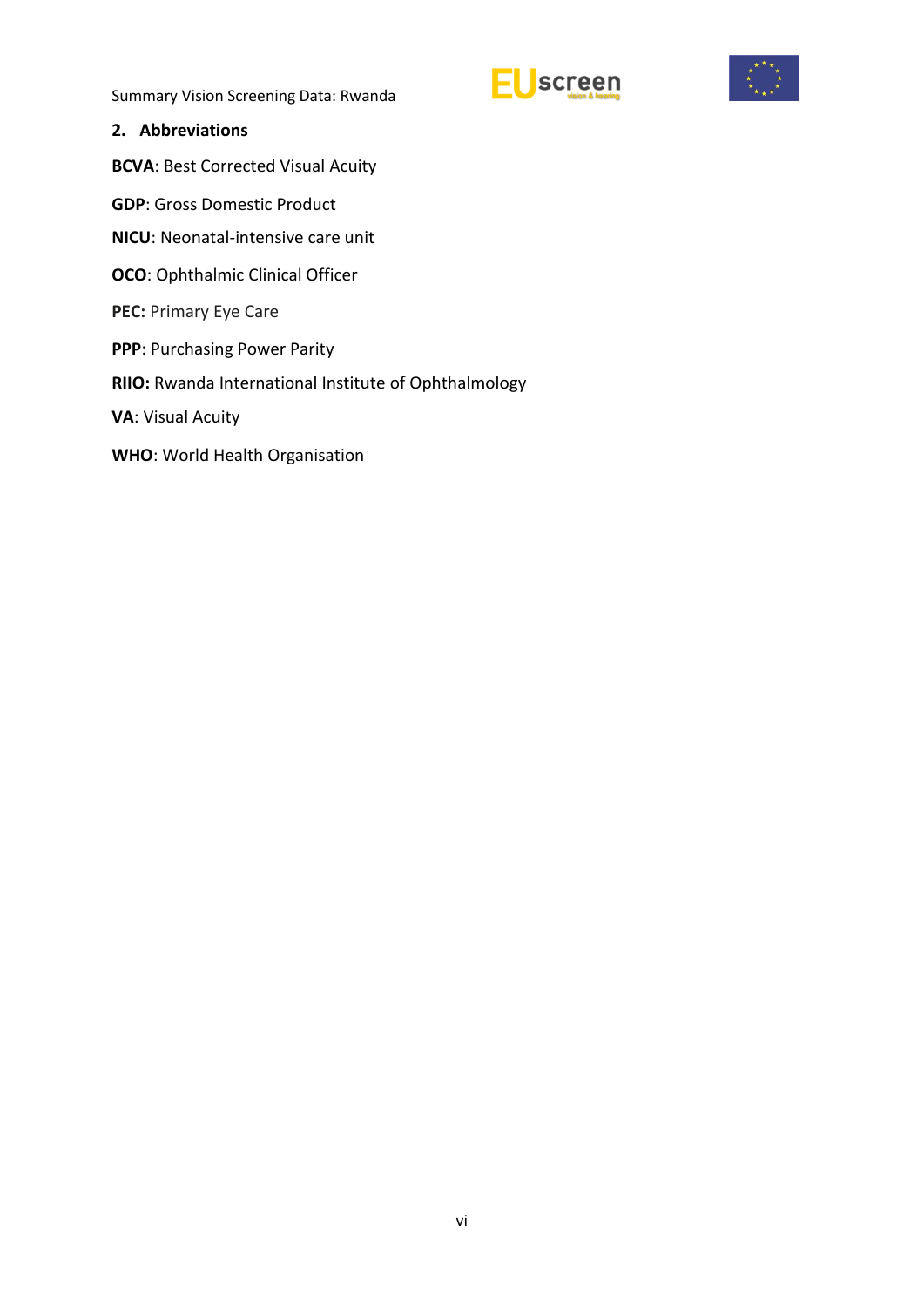



#### <span id="page-6-0"></span>**3. Population and Healthcare Overview**

The population of Rwanda is estimated at 12,208,407 (World Bank, 2018a) and the birth rate estimated at 31.11 births/1,000 population in 2016 (World Bank, 2018b). The change in population and birth rate from 1960 to 2017 is shown in Figure 1, graphs A and B respectively.

Rwanda had a reported population density of 494.9 people per square kilometre in 2017 and this has risen from 121.5 people per square kilometre in 1961 (World Bank, 2018c). Infant mortality in 2017 was estimated at 28.9 deaths/1,000 live births in total (World Bank, 2018d).

The average life expectancy in Rwanda is estimated at 67.13 years(World Bank, 2018e), with a death rate of 5.97 deaths/1,000 population in 2016 (World Bank, 2018f). Rwanda has a gross national income per capita (PPP int. \$, 2013) of \$1,430 (WHO, 2016). The estimated total expenditure on health per capita in 2014 was \$125 (Intl \$) and the total expenditure on health in 2014 as percentage of GDP was 7.5% (WHO, 2016).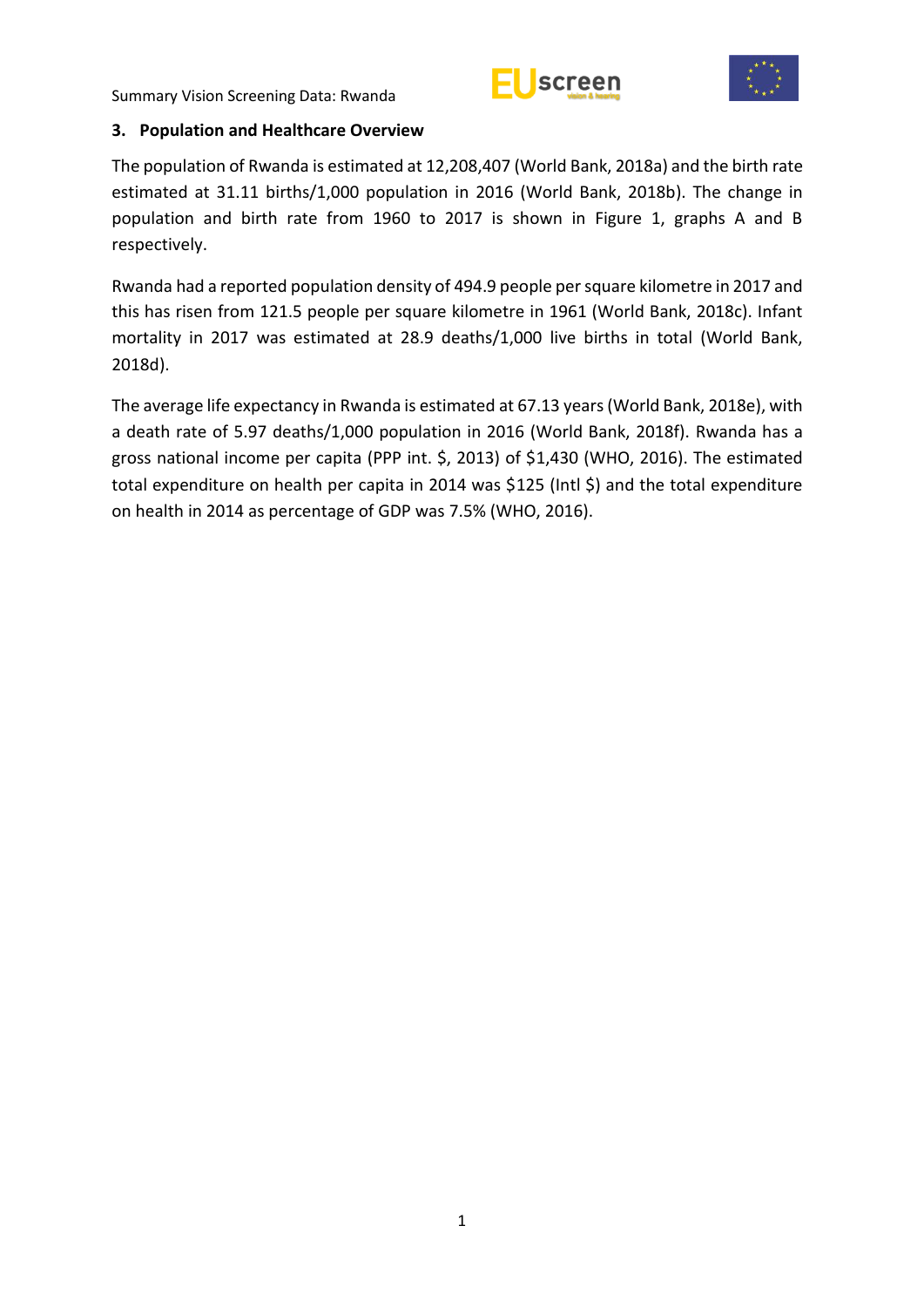



*Figure 1: Change in the Total Population and Birth Rate in Rwanda between 1960 and 2017*



*Source: Information sourced from World Bank (2018)*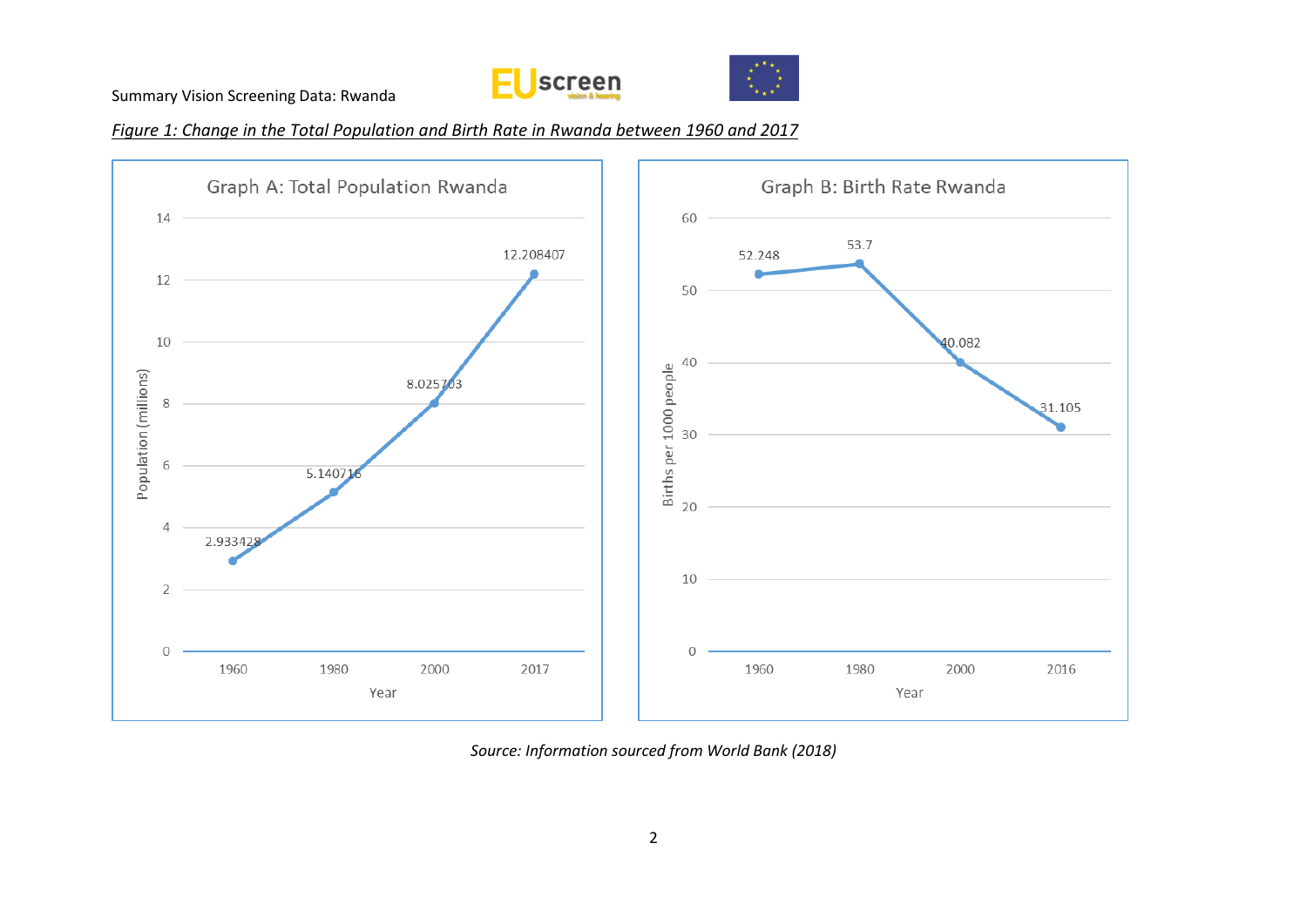



#### <span id="page-8-0"></span>**4. Vision Screening Commissioning and Guidance**

In Rwanda, vision screening is organised regionally within different districts. There is no data available recording the districts that are not providing vision screening. In the districts providing vision screening the same protocols are followed as most vision screening professionals have been trained by the charity 'Vision for a Nation' using the same protocol. However, some individuals may also be conducting vision screening without training.

Community health workers, ophthalmic clinical officers (OCOs) and trained nurses conduct vision screening in health centres. There is three-day training programme to enable these personnel to perform vision screening. The training was designed and developed by Dr Ciku Mathenge in 2011 for 'Vision for a Nation'. Dr Mathenge has since worked with the World Health Organisation to adapt the course and develop it into a Primary Eye Care (PEC) curriculum for adoption by the WHO Africa region. This was launched in 2018 within the PEC Training Manual (WHO, 2018). The original course used by 'Vision for a Nation' very much forms the basis of the manual, including guidelines for screening and the protocols for referring.

In 2018 'Vision for a Nation' stopped working in Rwanda, vision screening has therefore been taken on by Rwanda International Institute of Ophthalmology (RIIO). One of the founders of this organisation Is Dr Mathenge, therefore it is likely to continue using the same protocol and training (RIIO, 2019).

It is estimated by 'Vision for a Nation' (2018) that there are at least 2,797 professionals with additional training in vision screening for the entire population. There are more nurses that do not screen, but could do so with additional training.

Vision screening is funded through national mandatory health insurance, some of the population can afford private health insurance which may provide vision screening. The programme is not embedded into a general preventative child healthcare screening system.

It is not known when the vision screening programme began, or when it was nationally implemented. However, the programme has not been changed since its start date. The guidelines for vision screening are set out in a national general health screening guideline. It is not known how often the vision screening programme is reviewed; however, any revisions are decided upon and funded by Vision for a Nation. It is not known how revisions might take place and there are no methods for quality monitoring imposed by the government. There has been no research conducted concerning the vision screening programme in Rwanda or any research conducted regarding the clinical or cost-effectiveness of vision screening.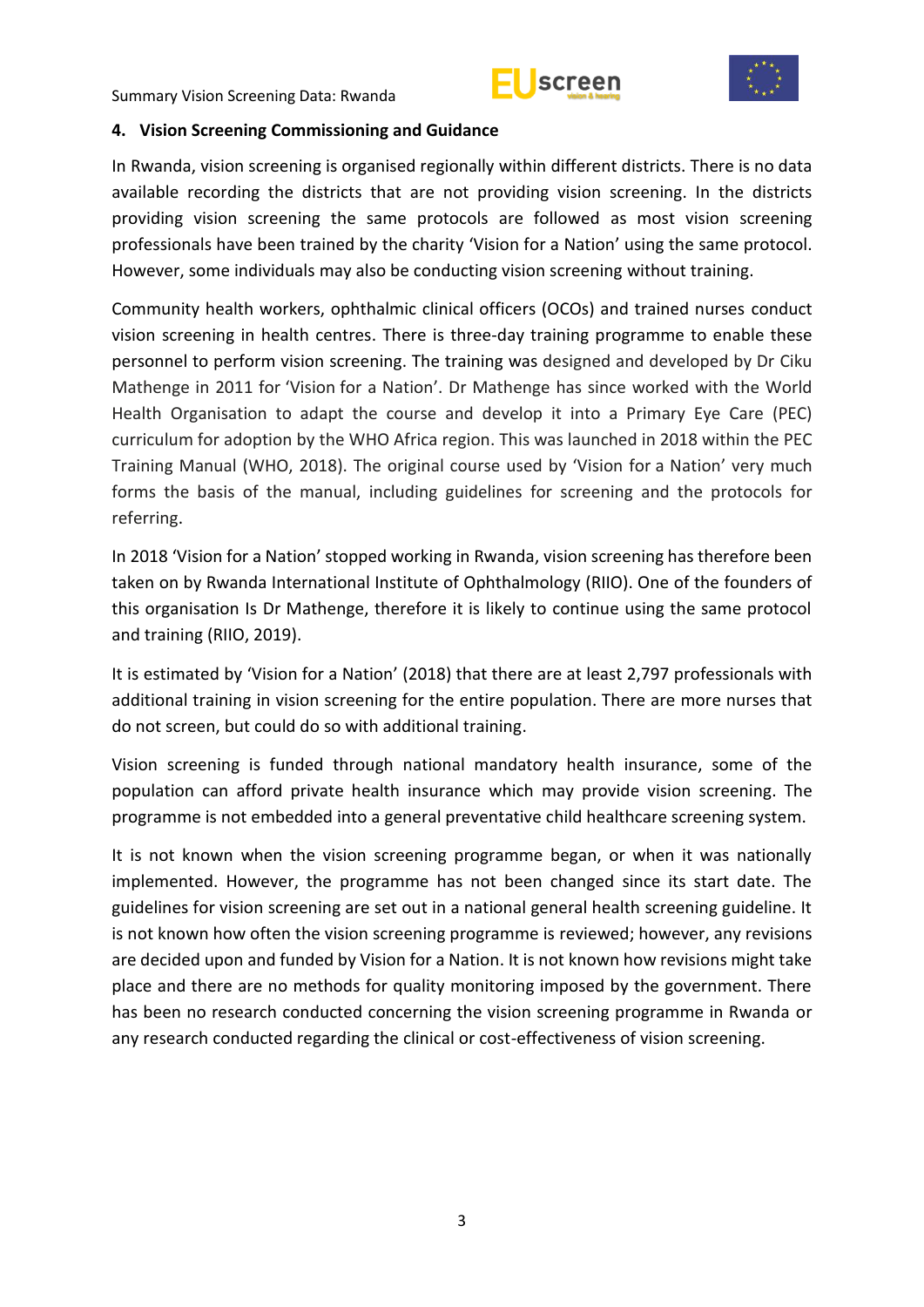



#### <span id="page-9-0"></span>**5. Screening programme**

In Rwanda, the target condition(s) screened for by vision screening are not defined. Specific details of the screening offered within each age group are described more fully in sections 5.1 to 5.4 below.

#### <span id="page-9-1"></span>*5.1 Vision screening - Preterm babies*

No vision screening is conducted in preterm babies up to the age of 3 months.

#### <span id="page-9-2"></span>*5.2 Vision screening - Birth to 3 months*

No vision screening is conducted in well, healthy babies up to the age of 3 months.

#### <span id="page-9-3"></span>*5.3 Vision screening - 3 months to 36 months*

No vision screening is conducted in infants aged 3 to 36 months.

### <span id="page-9-4"></span>*5.4 Vision screening - 36 months to 7 years.*

Some children aged from 36 months up to 7 years of age are screened by community health workers, sometimes OCOs and nurses in health centres. Visual acuity measurement is conducted in this age group using Lea Symbols, Numbers, Landolt C, or E Chart; some crowded and some are not. Most commonly, the charts are logMAR uncrowded E-charts, but this is dependent on what is available at the health centre in question. There is no standardised age at which visual acuity is measured for the first time, or at any other age. Follow-up visual acuity checks are dependent upon whether or not the child is complaining of problems. There are no standardised criteria for referral. Children are referred after one abnormal or one inconclusive test.

School screening is currently (January 2019) being piloted, with early reports from April 2019 stating that 15 schools consisting of 19,135 students in total, screened in two months (RIIO, 2019). Of these 763 needed interventions. The age range of children tested is not specified, the test used for VA assessment was the E chart.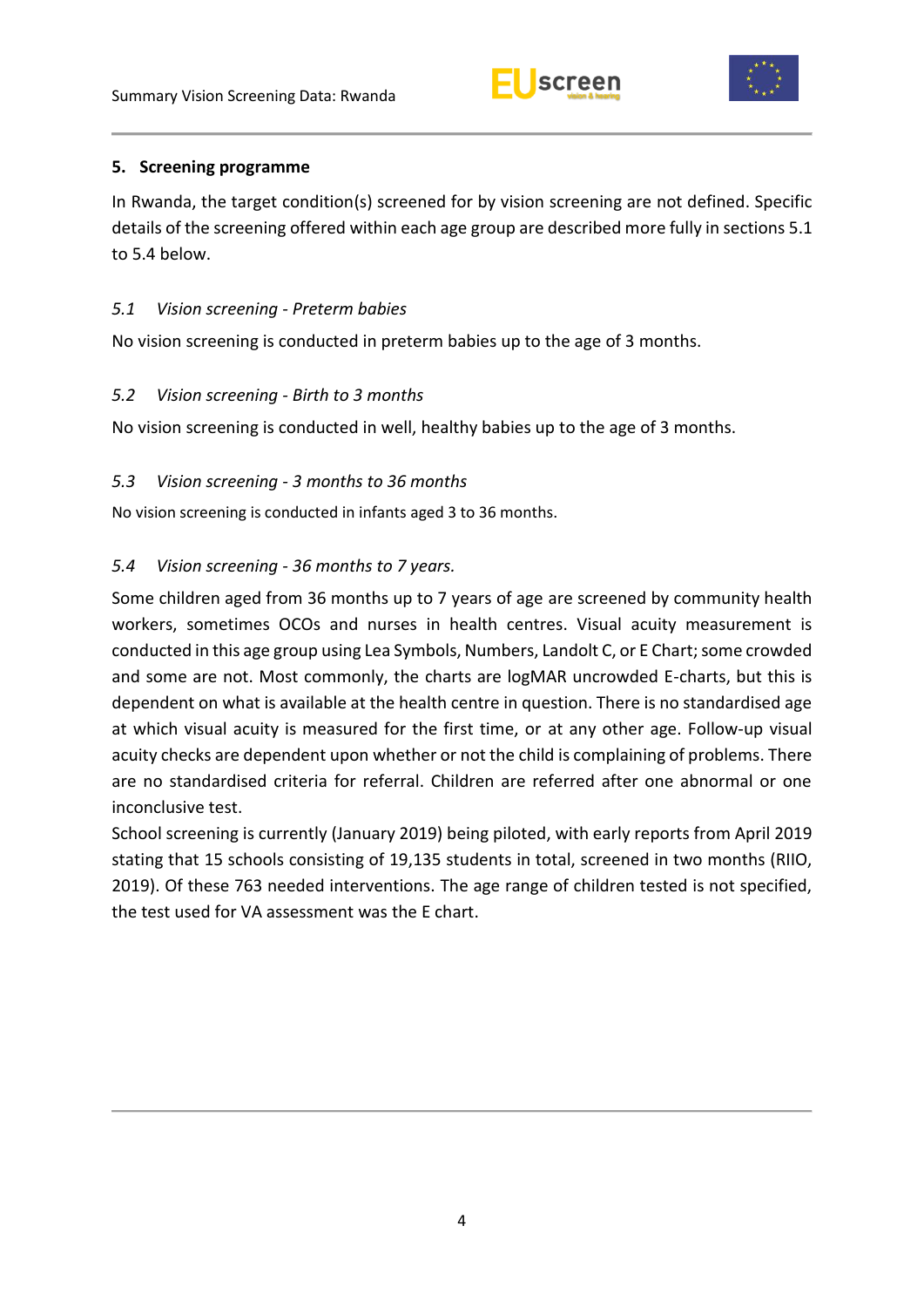



#### <span id="page-10-0"></span>**6. Automated Screening**

Automated vision screening is achieved using handheld, portable devices designed to detect presence of refractive error in infants from 6 months of age. It provides objective results and is used to detect amblyopic risk factors. This differs from other methods used to screen children for amblyopia, which focus on detection of the actual condition and the resulting visual loss.

Automated vision screening is not routinely conducted in Rwanda, however, there are 1 or 2 hospitals that have been donated a Retinomax Autorefractor. These are used within hospital eye appointments when children have symptoms, they are not used as screening tools. The maintenance costs per year are not known and there is no money to replace these items, therefore, they are used for as long as possible.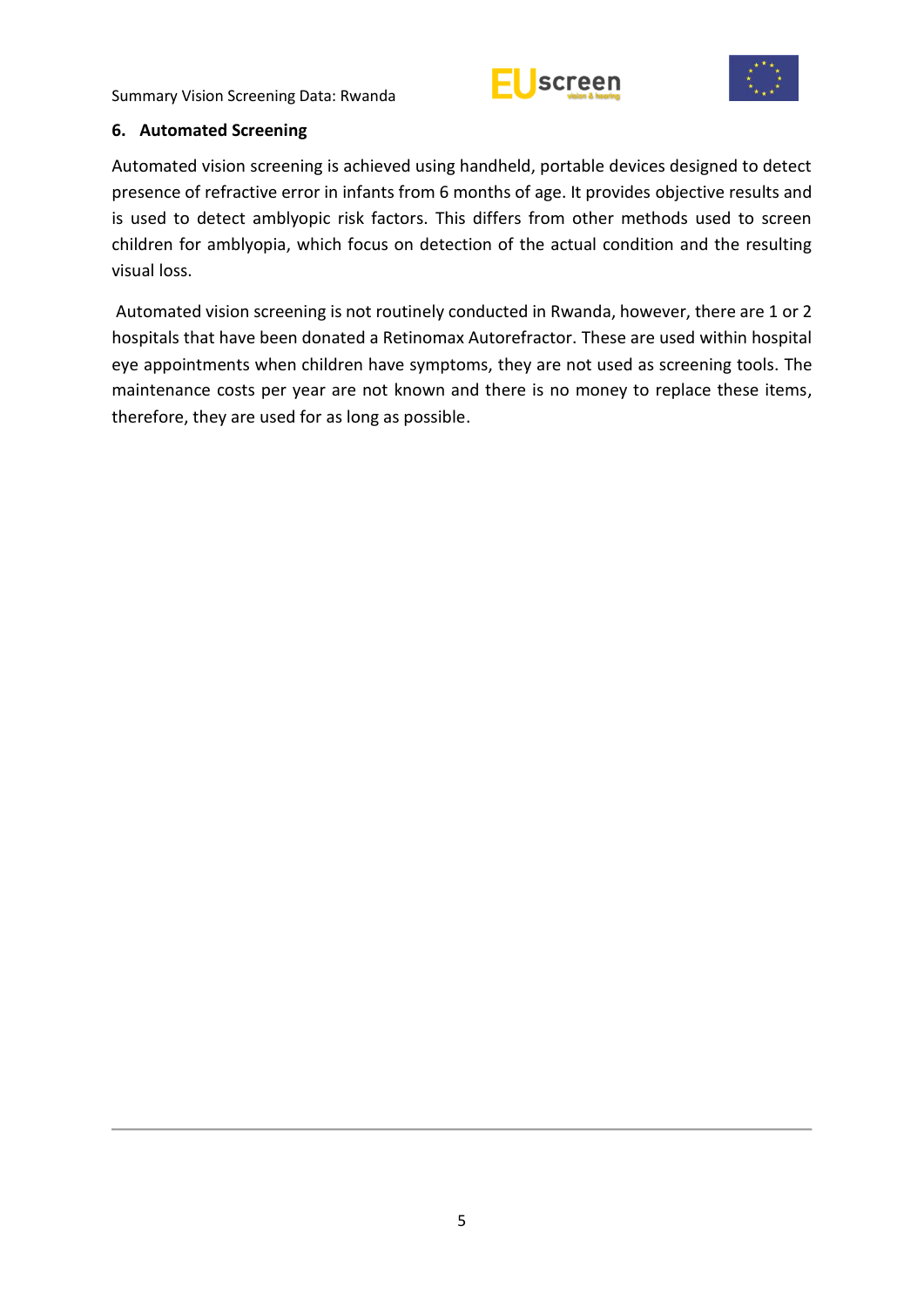



#### <span id="page-11-0"></span>**7. Provision for Visually Impaired**

It is estimated that there are three schools for blind or visually impaired children with approximately 400 children attending. The costs per child for these schools is unknown. There is special support for visually impaired children that attend regular primary school, specifically, there are magnifying glasses available to prescribe via two hospitals in Rwanda. However, most children who are visually impaired do not attend school, or if the parents can afford it, they attend a special school for the visually impaired.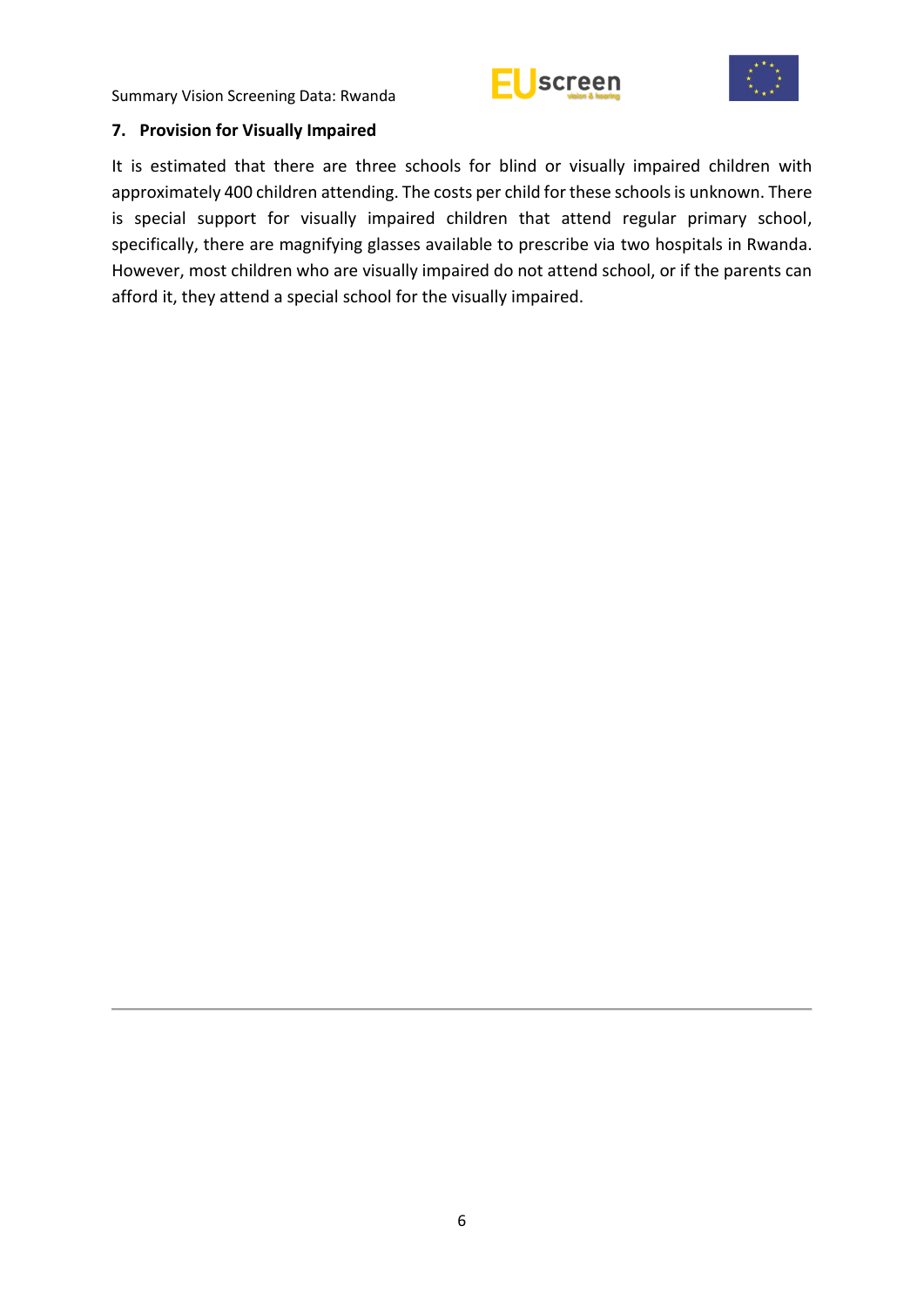



#### <span id="page-12-0"></span>**8. Knowledge of existing screening programme**

#### <span id="page-12-1"></span>*8.1 Prevalence/Diagnosis*

There is no data available regarding the prevalence of amblyopia, strabismus, or congenital cataract.

#### <span id="page-12-2"></span>*8.2 Coverage*

There is no data available regarding the attendance or coverage of vision screening.

#### <span id="page-12-3"></span>*8.3 Screening evaluation*

There is no data available regarding the percentage of false positive or false negative referrals from vision screening. There is no data concerning the positive predictive value, sensitivity, or specificity of vison screening.

#### <span id="page-12-4"></span>*8.4 Treatment success*

There is no data concerning the percentage of eligible children treated for amblyopia, strabismus, or congenital cataract.

OCOs and ophthalmologists are the only professionals that prescribe glasses for children under the age of 7 years. Other treatment options include patching and cataract surgery. Not all are treated due to both capacity and payment problems. Some children never receive vision screening and therefore never receive a diagnosis.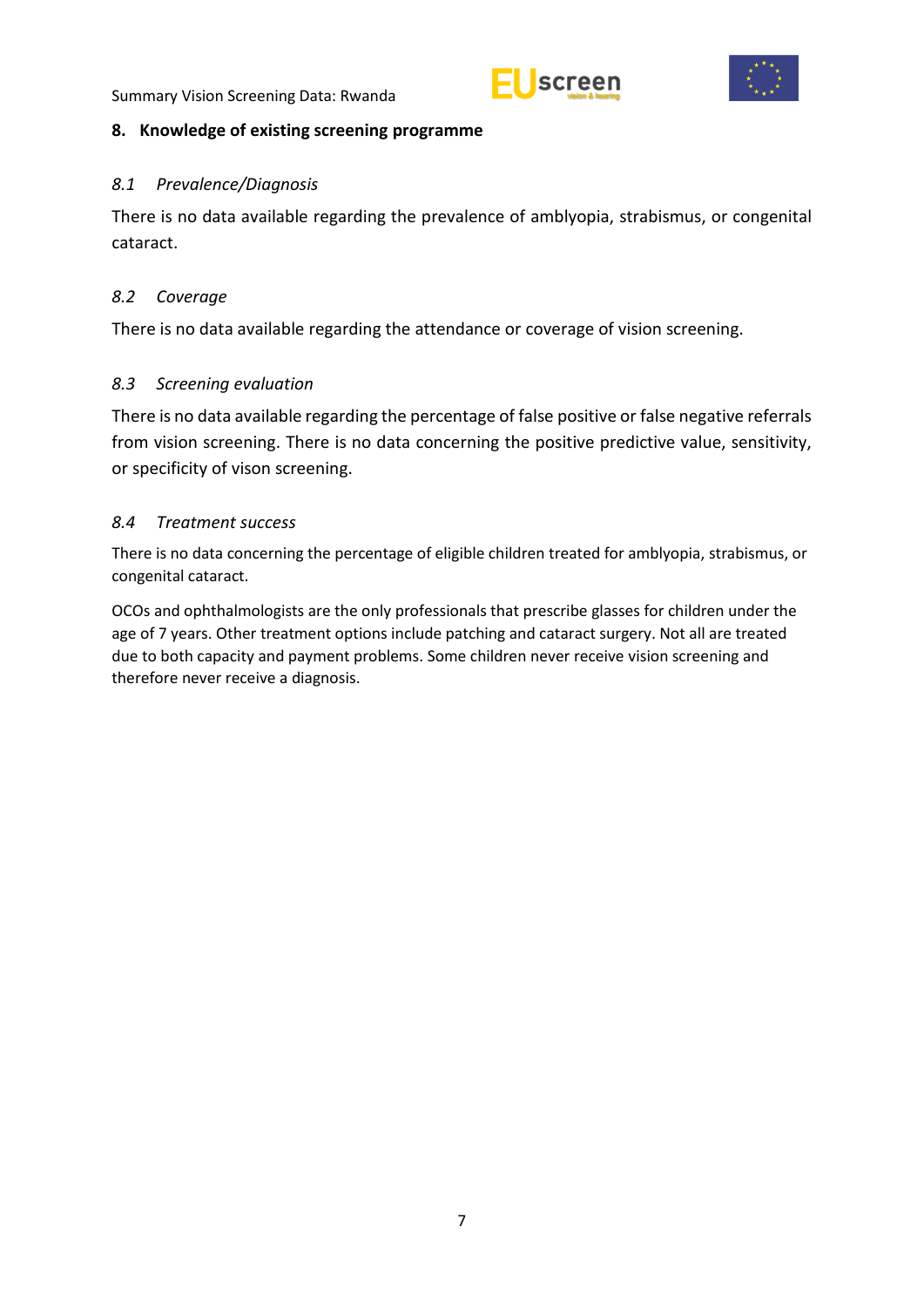## <span id="page-13-0"></span>**9. Costs of vision screening in children**

<span id="page-13-1"></span>*9.1 Cost of vision screening*  No data available.

<span id="page-13-2"></span>*9.2 Cost of treatment for amblyopia* No data available.

<span id="page-13-3"></span>*9.3 Cost of Treatment for strabismus*  No data available.

<span id="page-13-4"></span>*9.4 Cost of treatment for cataract.* No data available.



screen